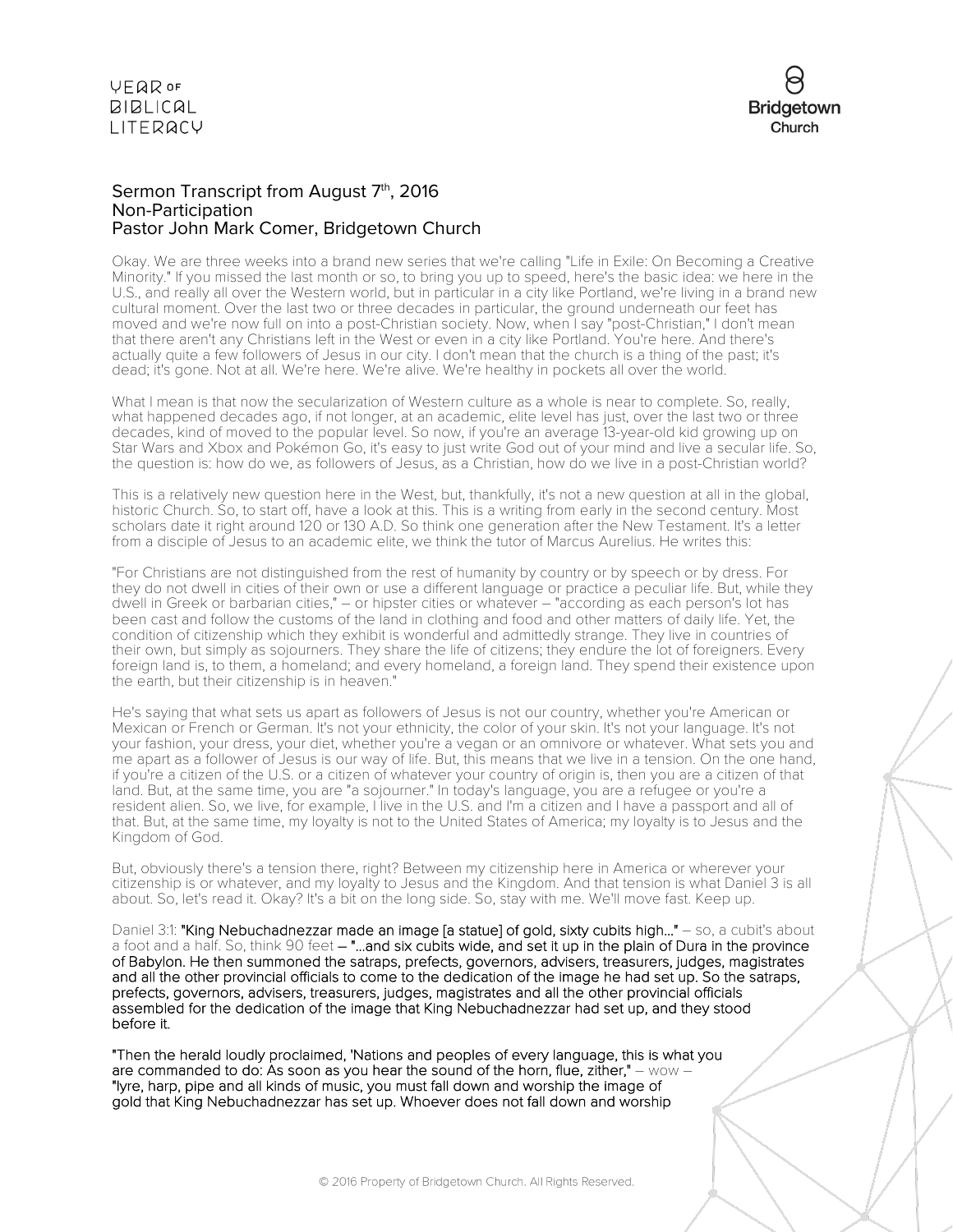

## will immediately be thrown into the blazing furnace.'

#### "Therefore, as soon as they heard the sound of the horn, flute,"  $-$  that old zither  $-$  "lyre, harp and all kinds of music, all the nations and peoples of every language fell down and worshiped the image of gold that King Nebuchadnezzar had set up."

So, if you know this story, King Nebuchadnezzar, who is the most powerful man in the world at the head of a global military superpower, he makes this image or this statue. Now, notice that the writer does not say what exactly the statue is of. It could be of Nebuchadnezzar; it could be of one of the Babylonian gods. But, the leading theory that the vast majority of scholars argue is that it's some kind of an image or a statue of Babylon itself; the nation state. It is a national symbol for Babylon. What they are worshiping, what they are bowing down to is the nation state of Babylon; the greatest nation on earth at the time.

And all of Babylon is spread out in front of the image. That's the meaning of that phrase he repeated. The satraps, prefects, governors, advisors, treasurers, judges. That's kind of a way of saying the "who's who" of Babylon is all there from all over the empire. Babylonian, Egyptian, Assyrian, Hebrew. Everybody is there and they all bow down. Or do they?

## Daniel 3:8: "At this time some astrologers came forward and denounced the Jews. They said to King Nebuchadnezzar, 'May the king live forever!'"

#### Suck up.

"'Your majesty has issued a decree that everyone who hears the sound of the horn, flute, zither, lyre, harp, pipe and all kinds of music must fall down and worship the image of gold, and that whoever does not fall down and worship will be thrown into a blazing furnace. But there are some Jews whom you have set over the affairs of the province of Babylon–Shadrach, Meshach and Abednego–who pay no attention to you, Your Majesty. They neither serve your gods nor worship the image of gold you have set up.'"

I love it. So, in a sea of people – picture thousands if not tens of thousands of people, all of the nation in a sense is there. Three Jews, Shadrach, Meshach and Abednego, refuse to bow down. Now, they are quiet about it. They don't protest. There's not bullhorn or rally or march on Washington D.C. There's no hashtag like #neverNebuchadnezzar or whatever. None of that. The king doesn't even see it at first. But the Chaldeans who, if you remember the story, are essentially the coworkers to Shadrach, Meshach and Abednego, and we assume here this is like infighting, office politics. The Chaldeans are jealous because three Hebrew, not Babylonian men rise to the upper echelon of government and all of that. So, this is a chance to tattletale and get the Jews in trouble.

Now, for those of you thinking, "Wait a minute. Where's Daniel? Did Daniel bow down or whatever?"

No. If you remember from last week, the last line of chapter 2, we read, "Daniel himself remained at the royal court."

So, Daniel's not here. He's off at the capital and running the empire. Now, keep reading.

Daniel 3:13: "Furious with rage, Nebuchadnezzar summoned Shadrach, Meshach and Abednego. So these men were brought before the king, and Nebuchadnezzar said to them, 'Is it true, Shadrach, Meshach and Abednego, that you do not serve my gods or worship the image of gold I have set up? Now when you hear the sound of the horn, flute, zither," – good grief, this is just on repeat – "'lyre, harp, pipe and all kinds of music, if you are ready to fall down and worship the image I made, very good. But if you do not worship it, you will be thrown immediately into a blazing furnace. Then what god will be able to rescue you from my hand?'"

Talk about megalomania. "I'm more powerful than your god." Notice the anger, the hostility, the boasting from a political leader. I am so thankful that we've evolved past this in the modern world.

Daniel 3:16: "Shadrach, Meshach and Abednego replied to him, 'King Nebuchadnezzar, we do not need to defend ourselves before you in this matter.'"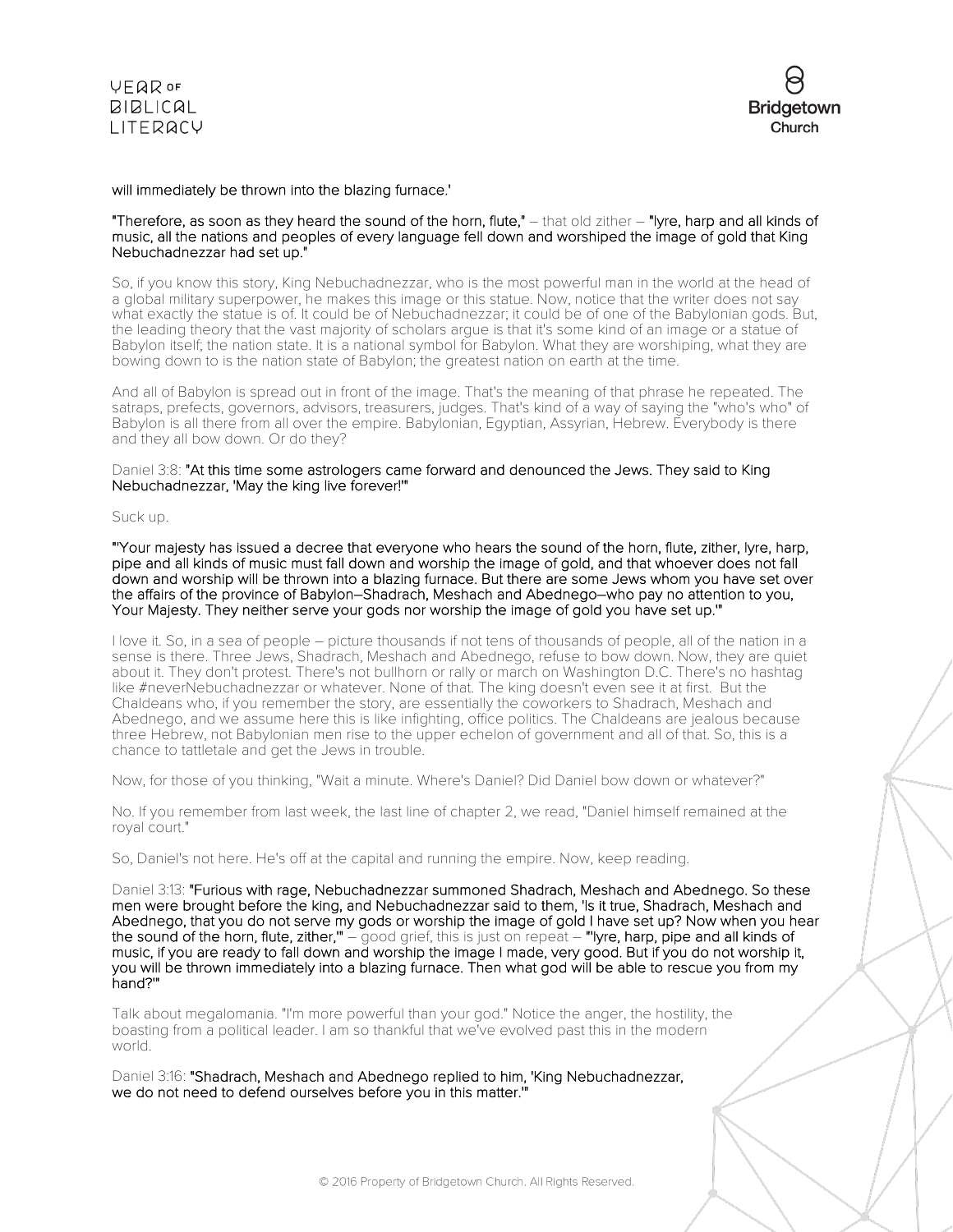



Watch this. This is just stunning.

## "'If we are thrown into the blazing furnace, the God we serve is able to deliver us from it, and he will deliver us from Your Majesty's hand.'"

"Our God is more powerful than you are."

## "'But even if he does not, we want you to know, Your Majesty, that we will not serve your gods or worship the image of gold you have set up.'"

Gosh. I love it. They don't yell. They don't scream. They just say, "Okay. Do your worst."

They are respectful. "Your Majesty. But, we will not serve your gods or worship the image of gold you have set up. I'm sorry, but no."

Keep in mind: this is not the 21st century, Western, secular world. This is 6th century B.C. ancient Near East. This is a world where spirituality and religion and politics and a whole bunch of other stuff are all mixed together. There's no separation of church and state. That's not even in that worldview at all. It's all together. The king, the gods of Babylon, the nation of Babylon. All kind of put together in the mush pot. The three Jews in the story aren't loud or disrespectful or snarky at all. Not even punk rock. But, they are kind of punk rock. But, they're nice. They're straight edge punk rock. You know?

But, make no mistake. To not bow down to the image of Babylon was not only a deeply subversive act, it was a threat to the status quo. Which is why, Daniel 3:19:

"Then Nebuchadnezzar was furious with Shadrach, Meshach and Abednego, and his attitude toward them changed. He ordered the furnace heated seven times hotter than usual..." – that's a literary way of saying "extra hot" – "...and commanded some of the strongest soldiers in his army to tie up Shadrach, Meshach and Abednego and throw them into the blazing furnace. So these men, wearing their robes, trousers, turbans..." – this writer really likes lists – "...and other clothes, were bound and thrown into the blazing<br>furnace. The king's command was so urgent and the furnace so hot..." – pick up the intensity here – "...the furnace. The king's command was so urgent and the furnace so hot..." – pick up the intensity here  $$ flames of the fire killed the soldiers who took up Shadrach, Meshach and Abednego, and these three men, firmly tied, fell into the blazing furnace."

### But then, that's not the end of the story.

"King Nebuchadnezzar leaped to his feet in amazement and asked his advisers, 'Weren't there three men that were tied up and thrown into the fire?'

#### "They replied, 'Certainly, Your Majesty.'"

I don't know why I just made it sound like that.

### But, "'Certainly, Your Majesty.'

### "He said, 'Look! I see [one, two, three] four men walking around in the fire, unbound and unharmed, and the fourth looks like a son of the gods.'"

The question is: who the heck is the fourth man? Well, of course Christian tradition has always said it's Jesus because we kind of just always say everything is Jesus. Which is not bad. The Aramaic word here in the original language just means a spiritual being. A paragraph or two later we read it's an angle. That doesn't really matter. Whether it was an apparition or an appearing of Jesus before He was born of the virgin Mary or some kind of an angel or something else, the point is God was with Shadrach, Meshach and Abednego right in the middle of the fire.

#### "Nebuchadnezzar then approached the opening of the blazing furnace and shouted, 'Shadrach, Meshach and Abednego, servants of the Most High God, come out! Come here!'

"So Shadrach, Meshach and Abednego came out of the fire, and the satraps, prefects, governors and royal advisers crowded around them. They saw that the fire had not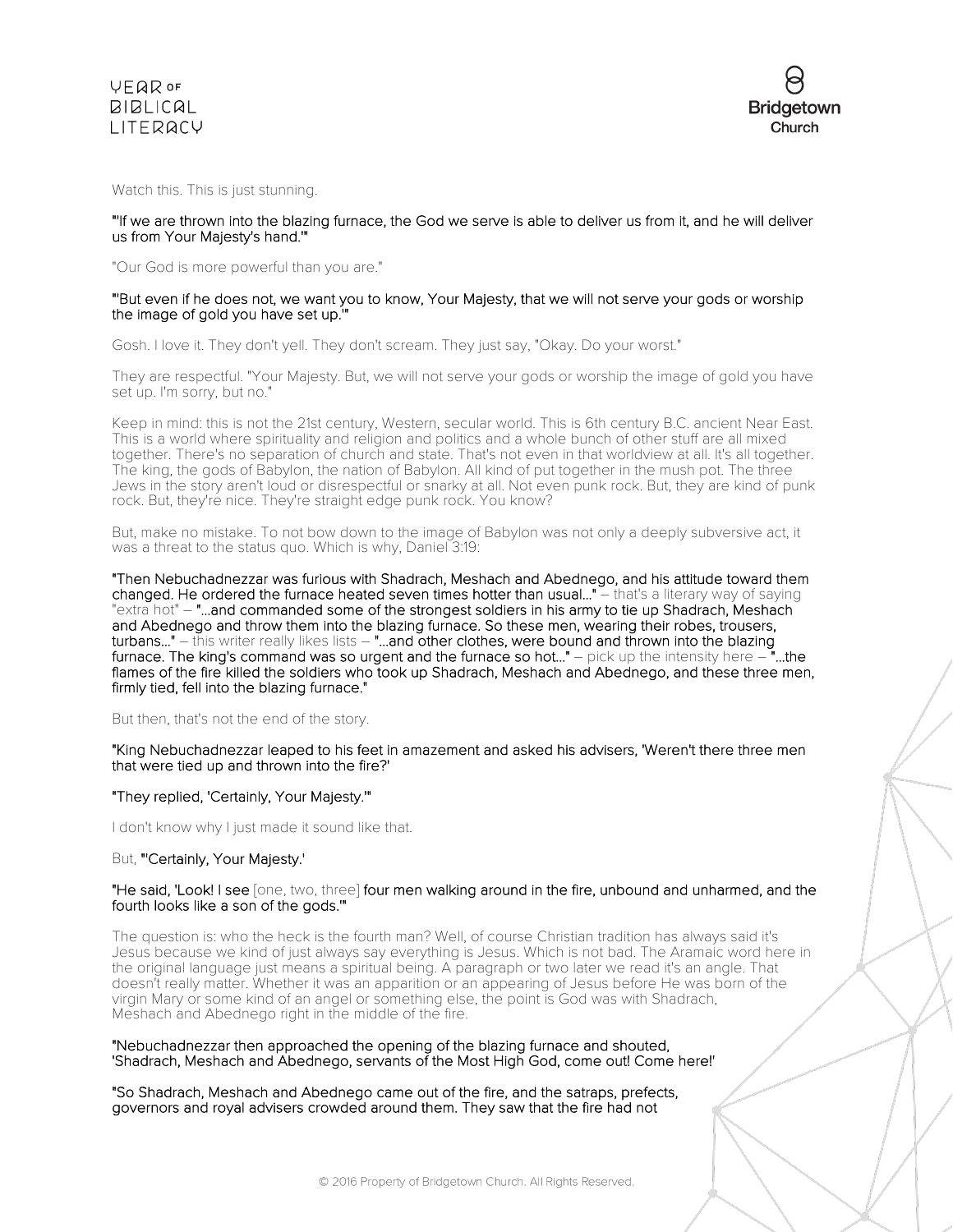

## harmed their bodies, nor was a hair of their heads singed; their robes were not scorched, and there was no smell of fire on them."

Like, not even a little snow peak, polar, post-campfire smell. Nothing at all.

"Then Nebuchadnezzar said, 'Praise be to the God of Shadrach, Meshach and Abednego,'" – so, now he starts to worship the one true God – "who has sent his angel and rescued his servants! They trusted in him..." – and listen to this – "...and they defied the king's command..." – I love that he talks about himself in the third person. That's so Kanye – ""...and were willing to give up their lives rather than serve or worship any other god than their own.'"

So, he has respect. "They disobeyed me. My command."

He has respect for it now.

"'Therefore I decree that the people of any nation or language who say anything against the God of Shadrach, Meshach and Abednego be cut into pieces and their houses be turned into piles of rubble, for no other god can save in this way.'"

So, he's a little far from the heart of God still. But, this is essentially legal protection. It's a way to legalize the Jewish worship in the Babylonian empire. It's a good thing.

## "Then the king promoted Shadrach, Meshach and Abednego [again] in the province of Babylon."

Okay. What is this story about exactly? Well, first off, just to clarify, this is not a children's story. So, how many of you grew up in the church? I'm guessing a lot of you. Yeah. Okay. How many of you are just old enough that you remember the felt board? Anybody around? Oh, yeah. Okay. I'm not that old. Alright. Well done. The felt board. It was a thing of glory. iPad has nothing on the felt board. Okay? If you were around in whatever that year was, this was a good story on the felt board. Do you remember it? We had the image, we have the crazy, megalomaniac king, we had the blazing furnace, we had dying Babylonian soldiers, we had the Jesus in the fire. It was a good one.

Remember youth camp when they would preach from this and talk about secular music and how if you listen to secular music you bow down? Was that just my fundamentalists? That was just me? You have no idea how lucky you are, people. You have no idea how lucky you are. I wanted to listen to Hootie and the Blowfish, but no. Daniel 3. The zither got me.

Now, sadly, this is not a children's story. In fact, on a serious note, my theory here – and maybe this is the Portland cynic in me – is that we frequently tame a dilute a story like this down to a Sunday school, felt board, happy level because, if you actually read it at face value, it is far too provocative and explosive and disturbing to the status quo, especially in a country like America. Especially if you're from a conservative background.

So, what exactly is this about? Well, honestly, it's about the two most taboo topics in our society: politics and religion. So, tonight, because it's an election year and because our nation is so unified right now; all the love around Trump and Hillary, I just thought we would talk about politics and religion in church. Does that sound fun? Yeah. There we go.

On a serious note, more specifically, tonight I want to talk about nationalism. That's what this is about. Nationalism is when politics and religion join up into this nasty beast. Alright? Now, for all of you political diehards who are starting to freak out right now, when I say "nationalism," I don't mean patriotism. So, if you're like, "I love my country," or if you wear that American lapel to work in the morning or you weep at the Star-Spangled Banner, that's great. Fantastic. This is not about you. Alright? When I say "nationalism," what I mean is when you mix politics and religion and the Kingdom of God is swapped out for your political party, Jesus is swapped out for your candidate of choice and Jesus' way of love, mercy, justice, non-violence and other centered self-sacrifice, "Hey, what's best for you is what matters most," is swapped out for anger, hate, fear, xenophobia, pandering self-interest and self-preservation.

It is when people import a religious level of zeal into a political party or a candidate. And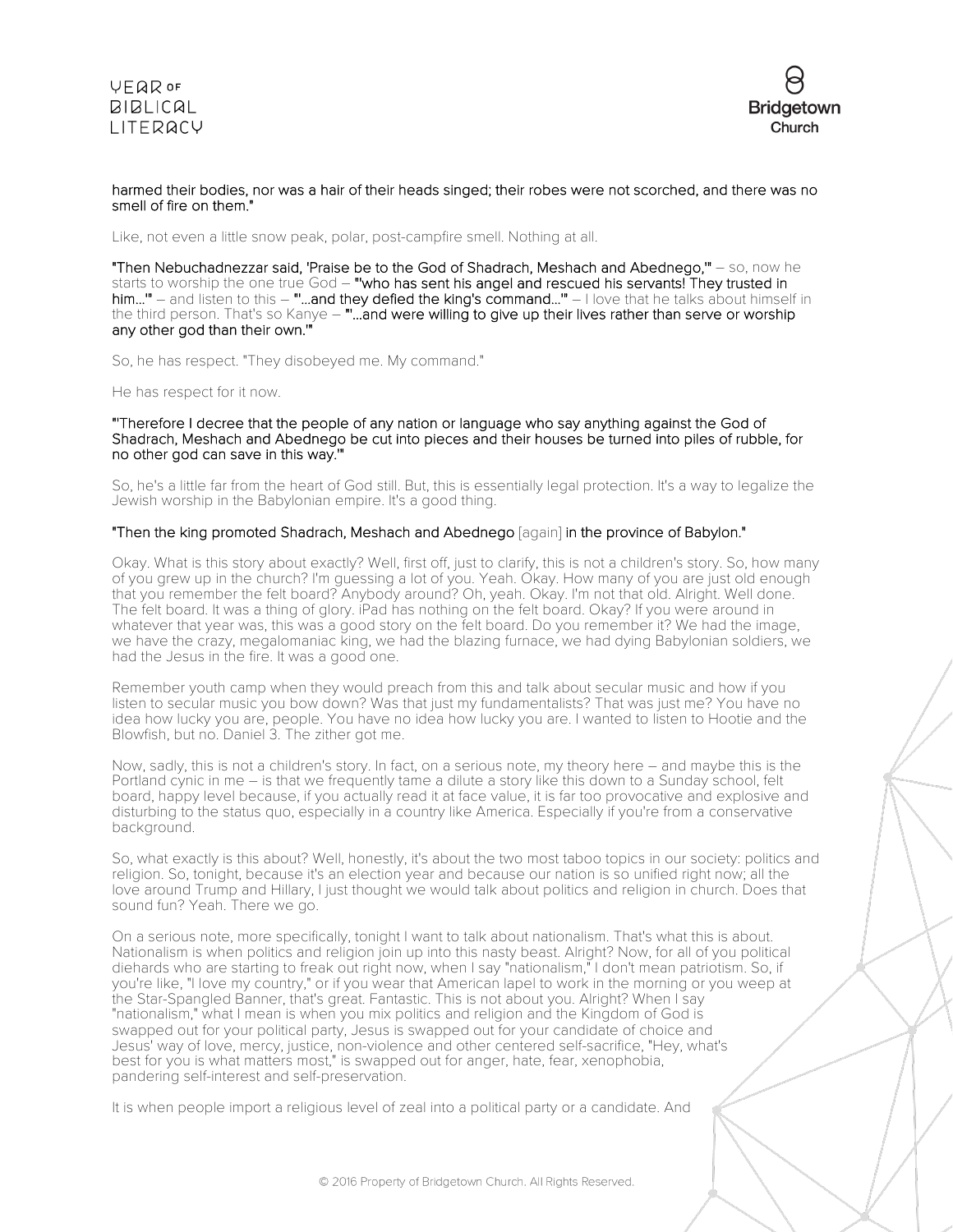

this is especially acute in a secular society, because we have no more hope in God or the Church or the Kingdom of God anymore, so we have to put our hope somewhere. So, we have this messianic hope every election cycle. It is just like, "Seriously? We're here again? This guy, this woman, this political party, this idea."

It might be great; it might be better than the next. But, it is not the Kingdom of God. This will not fix all of our problems, fix all of our issues and usher in utopia. But, there is this insane messianic hope that people put at a borderline religious level around politics. Put simply, nationalism is the idolatry of the state. It is the worship of the state as a pseudo-god. And nationalism is nothing new. It's been used by kings and governments for millennia to consolidate power across a large area. Okay? In particular, when you have more than one ethnicity and more than one culture. So, just like here in the story for example, Nebuchadnezzar has an empire that stretches from Egypt almost to India. All sorts of diversity in it. There's no internet, there's no TV, there's no social media. So, if you're King Nebuchadnezzar, if you're the "most powerful man in the world," how do you consolidate power?

Well, it's easy. You come up with some kind of a civil religion. It's a polytheistic world in the sixth century B.C. So, that's not really a problem. If you're an ancient Babylonian or Egyptian or Hebrew, you just add the worship of the state of Babylon to – if you're a Babylonian – your worship of Marduk. If you're Assyrian or Canaanite, your worship of Baal. If you're Egyptian, your worship of Isis. If you're Greek, your worship of Zeus or whoever.

The Oxford professor, John Lennox, in a great little book on this chapter, writes this:

"It's all too familiar a scenario, as history repeatedly testifies, the attempt to harness religion in the interest of the totalitarian state by making the state an object of worship."

And I love that, but my only pushback to the quote is this: I don't think this is only a problem in the totalitarian state. I think it's just as an acute – if not more so – problem in a Western, secular democracy. Because, once God is out of the picture from a worldview, into that void something has to step. So, for a lot of people, it is a political party, a candidate or whatever. My point is it's easy to think, "Oh, yeah. Nationalism. That's really lousy. But, that's like an old thing. That was a thing in ancient Babylon or I know about British Imperialism or Nazi Germany or communist Russia in the 1970s or whatever or China. But, you know, that's not a problem here and now."

I beg to differ. Two thoughts on nationalism if you're taking notes. First: nationalism is a huge part of American culture. It just is. We read about a 90-foot statue in Babylon and we laugh it off as pre-modern and primitive and, "Ha ha ha," what do we have in New York Harbor? Yes. A statue of liberty. Does anybody know how tall it is? It's not 90 feet high, it's 305 feet high... and 6 inches. I looked it up on Wikipedia.

So, more than three times as high. Now, yes, we don't bow down to it. Like, if you've been there we are more likely to take a selfie with it in the background. But, think about the national anthem before a sports game. Somber moment. Hush falls over the rowdy, raucous crowd, hand over heart. It's a worship song. But, it's not worshiping Jesus. What is it worshiping? Essentially war, if you know the story of that.

I'll never forget. This was years ago. It was the Fourth of July. I was on vacation. I went to this suburban megachurch that I'd been hearing great things about. And it was a great church. But, I go there. It's Fourth of July. I walk in. I'm in the back. And they are singing, "America the Beautiful." And it's just like so bad. On the megachurch, giant, jumbo screen. There's a video of the American flag in the breeze. Then, right as you get to the amber waves of grain, it fades to a Kansas picture or whatever. You know? I'm like, "Okay."

And then people start to stand up all over the room and put hands up in the air and worship. And this was years ago. I was way more into politics at the time than I am now. But I remember, even then, it was appalling to me. I just remember thinking, "Who are you worshiping? Who the heck are you worshiping? And why is this going down in church? This is not the Super Bowl; this is the community of followers of Jesus. Like, what in the world?"

Think about the Pledge of Allegiance. "I pledge allegiance to the United States of America."

What is the relationship of a follower of Jesus to that pledge; that oath? I don't know. But, I wonder what Jesus would think. He was put to death as an enemy of the state. I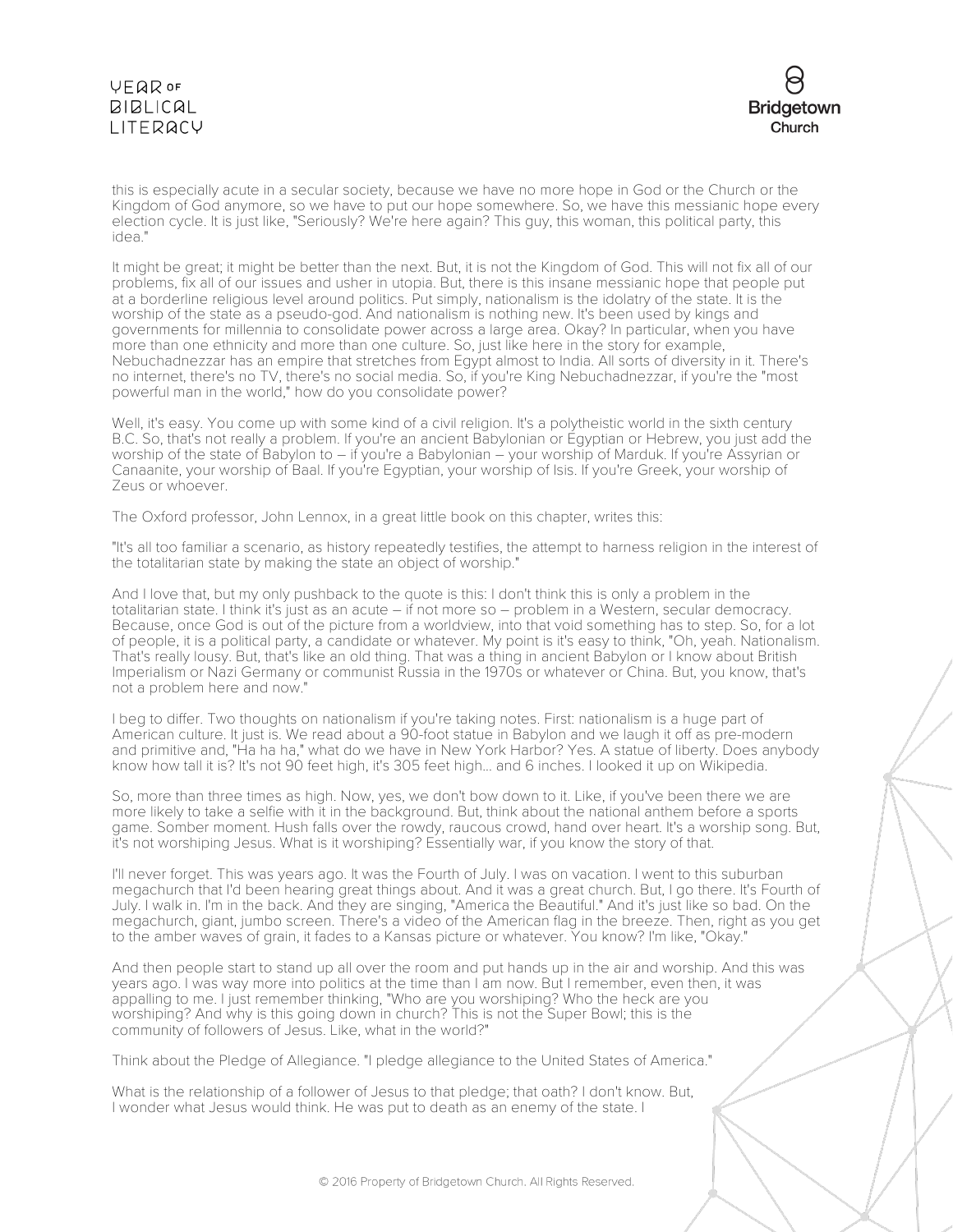

wonder what Paul would think, who was beheaded for preaching the Gospel that Jesus is Lord; i.e. not Caesar.

I don't know what they would think, but that's a weird one. My point is yes, we don't bow down to the Statue of Liberty in New York Harbor, but we do take a photo of it and go visit it and stand at attention at a football game and indoctrinate our children from five years old up to make an oath to the United States of America and mark holidays – or "holy days." And please listen, I'm not even saying all of that is bad. All I'm saying right now is that we still do this. Think of both the republican and the democratic conventions that were just held. They were essentially gigantic, televised worship services. Right? The crowd, the signing, the passion. I mean, it's like watching a secular evangelistic crusade for the democratic party or the republican party. They were worship services.

My point is nationalism is very much alive and well. It is a huge part of the "greatest nation of earth." Oh, I could give a whole teaching on that. But, second thought is this, and this is hopefully going to not get me in too much trouble: nationalism is a huge blind spot in the American church. I would argue that. Nationalism is a huge blind spot in the American church. You know, every generation has its blind spots. We look back on 18th century American and we think, "How did you think that slavery was okay?"

And, of course, there were a lot of people, in particular followers of Jesus, who did not think it was okay. But, as a general rule, how in the world? We look back at 19th century England and think, "How did you think colonialism is okay?"

We're still reaping the consequences all over the Middle East, all over Africa. What in the world, right? But, here's the thing: a blind spot is not a weak spot. A weak spot is like, "Oh, man. I really struggle with this. I need to watch out for that." A blind spot is, by definition, something you can't see. It's something that is just a few feet away from you and is lethal, but you are blind to it. You can't even see it. I would argue, with a lot of humility, that nationalism is a huge blind spot in our country right now in the church in America. Now, I don't mean this as a political statement. Please take my word for that for the left or for the right or for another third party or anything. I think both the left and the right are both just as prone to nationalism. I do think that due to history, in particular the last three or four decades, in the church, it's the conservative republican arm of the church that is the most prone to nationalism. I don't have time to unpack all the reasons why I think that.

But, I say that – I hesitate to go further. But, it has been really hard for me, and my guess is I'm not alone. Honestly, it has been nauseating for me over the last few weeks to see a certain, well-known political candidate who is openly – this is not even John Mark's opinion. This is fact for everybody. Wife number three openly said he's been unfaithful to all three of them, is openly, in public, misogynistic – I mean, just his treatment of women alone is heinous. Owner of a strip club, ties to the mob, all sorts of legal trouble, serial liar, has been openly diagnosed by psychologists across the nation with everything from manic disorder to narcissistic personality disorder to sociopathy, braggart, megalomaniac. That's just what we know about. What was terrifying for me was to see this political candidate stand up in his acceptance speech for the nomination of his party and say, "Evangelical Christians put me here."

That was a low point in the story of the Church in America. Once again, this is not a political statement. Please hear me. If you know me, I am Anabaptist, if you know what that means. I am apolitical to a fault. If there's any critique of me, it's that I don't care enough about politics. I could care less which party you're a part of. It's not a political statement, it is a character statement. We are followers of Jesus. Our defining narrative is that human beings are made in the image of God to rule over the world. That power and influence, we were created for that and that the fundamental problem, what's gone wrong in the world is not that we have the wrong political system or the wrong economic system or the wrong legislation. We believe that the fundamental problem in the world is sin in the human heart.

So, we believe more than anything that character trumps political policy – no pun intended – every single day of the week. And I could go off about the other candidate and the other party. I do not care about your political party. I do not care about your economic theory. I care – to a fault – about the witness of Jesus and the Church in the United States of America. And the modicum of moral and spiritual authority that we still have in our post-Christian society is rapidly plummeting with every single day that we, as the Church in America, support somebody whose very fabric of personhood is anathema to Jesus and everything that Jesus stood for.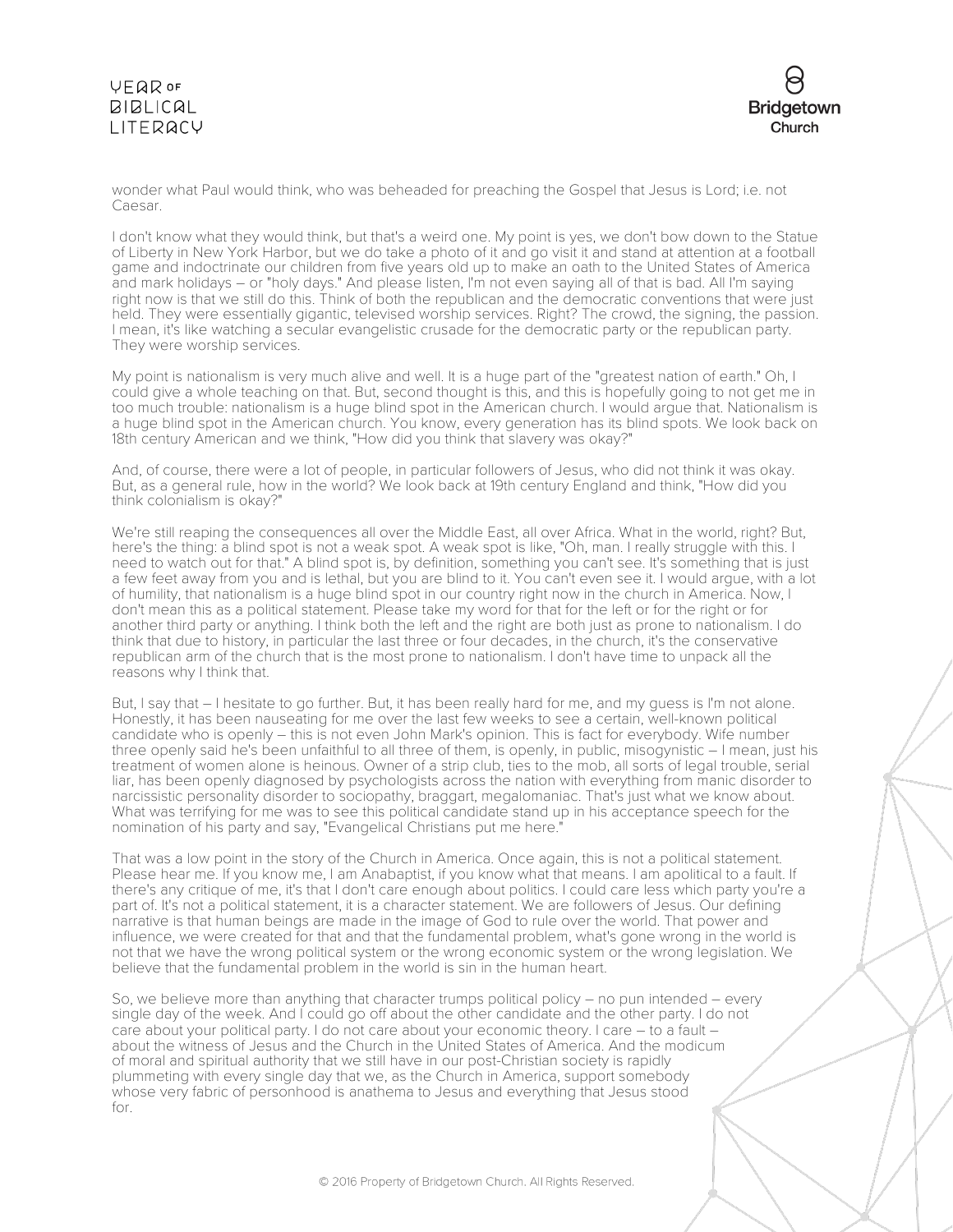

Just pray for my email box tomorrow. Okay? But, I do not mean this as a political statement. I really don't. I mean this as a case study in the way that nationalism has infected the American Church. And I could give you more for the left as well.

Greg Boyd has a great book on this. Really provocative if you want to read it. Two thousand people left his church over this book. It was just crazy. Really good. It's actually worth a read. He writes this:

"The myth of America as a Christian nation with the Church as its guardian has been and continues to be damaging both to the Church and to the advancement of God's Kingdom. Among other things, this nationalistic myth blinds us to the way in which our most basic and most cherished cultural assumptions are diametrically opposed to the Kingdom way of life taught by Jesus and His disciples. Instead of living out the radically counter-cultural mandate of the Kingdom of God, this myth has induced us to Christianize many pagan aspects of our culture. Instead of providing the culture with a radically alternative way of life, we largely present it with a religious version of what it already has."

The fact is he's spot on. America is not a Christian nation. Why? Because there is no such thing. And if there was such a thing, which there's not, it would not have been built on the back of slavery and genocide and on down the list. The reality is that America is what the New Testament writers call "the world." It is a culture built with autonomy from God. There are great parts about American culture. Have you been out to eat recently in our city? Some great stuff. There are some really warped and bent out of shape parts of our culture. We'll talk about the difference between empire and kingdom in a few weeks. But, for now, know that America is an empire by every definition of the word. Here's a quote from Old Testament scholar, Tremper Longman, on his commentary right here on Daniel 3. He writes this:

"We need to remind ourselves that no modern nation, whether America, England, Korea or whatever, is in a situation like Israel. America is not a Christian nation. There is no such thing as a Christian nation. America is more like Babylon in Daniel's day or Rome in Jesus' day than Israel."

So, when you read through the Old Testament and you look for a parallel between the nation we live in and a nation in the Old Testament, don't think Israel under Moses or a theocracy with the Torah, think Babylon, think Rome, think Alexander the Great or something like that. America – once again, this is not to say that America is evil. A lot of it is great. Babylon was the zenith of human civilization at the time. Daniel was the number two man in the kingdom. Rome, a few hundred years later, was even better. Pax Romana, the legal system, the trade system, it was incredible. I've been all over the world. America is great, but it is not the Kingdom of God. It is an empire. And, just like all empires, America and its way of life has been elevated to the role of a de facto god in our secular culture.

So, what is this story about? Well, it is not a children's story. It is about how to live in the shadow of an empire like Babylon or Rome or Greece or the United States of America. How to live, as a follower of Jesus, when our allegiance is to the King and the Kingdom, under the overwhelming pressure to do what everybody else is doing; to bow down. I mean, this is a beautiful story. Shadrach, Meshach and Abednego refuse to worship what everybody else is worshiping; refuse to bow down before what everybody else is bowing down to. Now, I get that for most of you, especially at the 7, nationalism is just not a huge problem for you. I say that just statistically. Like, it is far more of an issue for 40 and up if you have a conservative background. That's not remotely a slam. There's all sorts of reasons for that. One is just, at a statistical level, a huge problem for politicians right now is that millennials just don't really care about politics.

So, do you "Feel the Bern" or are you into "Make America Great Again?" You're like, "I'm kind of into Stranger Things right now on Netflix."

Which is so good, by the way. Oh my gosh. I said a few weeks ago the Spirit had been convicting me about this show I was watching on Netflix. I had so many people be like, "Dude, you need to watch Stranger Things."

So, I started it last night. Oh my gosh. I could not stop. I had to go to bed. My wife was with me and she's like, "We're watching another one. We're watching another one."

It was one in the morning. I said, "I'm preaching tomorrow. We're done."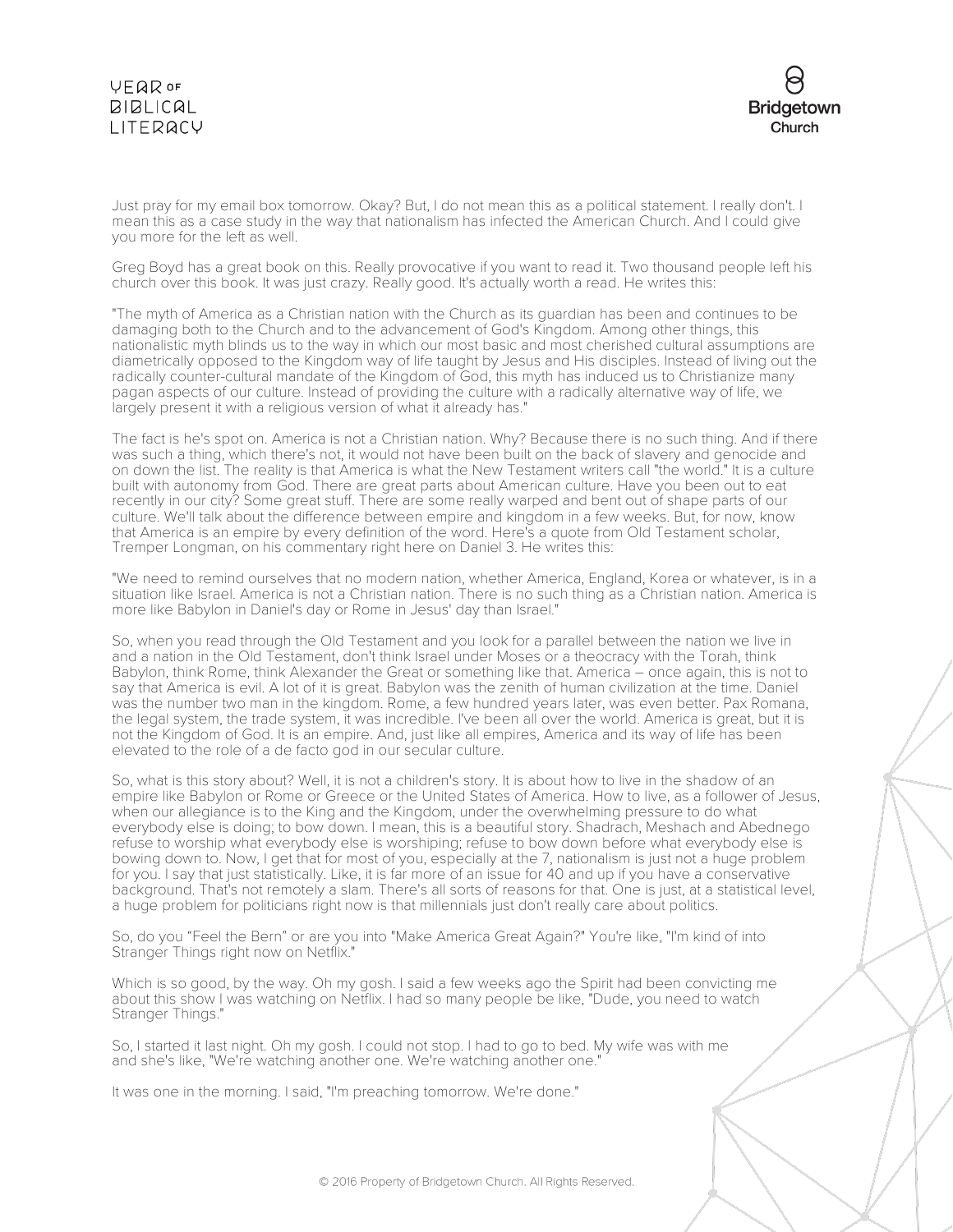

Oh my gosh. So, if you're a millennial, whether you're from the right or the left, the odds are you just don't really care all that much – and I'm not saying that's a good thing or a bad thing. I'm just saying it is. Alright? So, maybe this is way more an issue for you if you are a political diehard or that's part of your career or you're listening online and you're from a very different cultural context than Portland, which is very "Feel the Bern," as it is. But, here's my point: the issue for you might not be nationalism, but the odds are that there's something about the American way of life that it's really easy for you to elevate over your allegiance to Jesus as King and the way of Jesus. And when I say the way of Jesus, I mean the collection of all of Jesus' teachings about how to be human in the world.

There's all sorts of aspects of the American, Western way of life. It might be secularism, it might be money, it might be materialism, "it might be sexual freedom," he said with a lot of sarcasm. It might be issues of justice. It might be issues of radical autonomy and individualism. Whatever it is for you, it's really, really easy to misplace your loyalty not to Jesus and the King, but to America and its way of life. And there's a lot that we can all learn, whether nationalism is your temptation or not, from Shadrach, Meshach and Abednego in the story here.

And what is the response? When you're living under empire, when you're in the shadow of Babylon or America, what is the response? It's really, really easy. Write this down if you're taking notes: nonparticipation. That's it. That's right. That's it. Non-participation. It all starts with simple, ordinary acts of nonparticipation. Here's a famous picture from World War II. A guy named August Landmesser at a Nazi rally in the late 1930s. Everybody there. "Heil Hitler." Every arm up in the air. And I just love it. Like, sea of people. Just this one dude is like, "Nope. Sorry. I'm out."

One man. Now, the backstory to this, by the way, is he was dating a Jewish girl. It's always the girls that get you. He's like, "I'm sorry, Hitler, but she's hot."

You know? No. Now, they were later separated. He was put in jail for two years and then he was drafted against his will into the military and killed and she was put into a concentration camp and put to death. One man. "Nope."

The story Malcolm Gladwell made famous, the story from World War II around the same time of Andre Trocme. Trocme, if you know the story, was a French Anabaptist pastor in the town of Le Chambon during the Nazi invasion. At one point, they got a letter from the Nazi party saying that they were to round up all the Jews in town and turn them over to the party, we assume to ship off to Auschwitz or whatever. Instead, they sent an official letter, Trocme, on behalf of the town – this is a true story – to the Nazi party. It reads this:

"We have learned of the frightening scenes which took place three weeks ago in Paris where the French police, on orders of the occupying power [Nazi Germany], arrested in their homes all the Jewish families in Paris to hold them in the Vel' d'Hiv. The fathers were torn from their families and sent to Germany, the children torn from their mothers who underwent the same fate as their husbands. We are afraid that the measures of deportation of the Jews will soon be applied in the southern zone. We feel obliged to tell you that there are, among us, a certain number of Jews. But, we make no distinction between Jews and non-Jews. It is contrary to the Gospel teaching. If our comrades, whose only fault is to be born in another religion, receive the order to let themselves be deported or even examined, they would disobey the order received and we would try to hide them as best we could. We have Jews. You're not getting them."

That's a true story. That is some kick butt Jesus pacifism right there. That's a true story. Now, Trocme was later put in jail. He did make it out of the war alive. Estimates say that he saved right around 3,500 Jewish men, women and children. How? Non-participation. "We have Jews. You're not getting them. Put me in jail. Kill me. Okay? We have Jews. You're not getting them."

Now, that story, obviously, is dramatic. Most of the time, non-participation is far more ordinary and run of the mill. You're out for drinks with your friends, most of whom aren't followers of Jesus. A couple are and then you always have the kind of ones in the middle. Whatever. You have a drink. It's great. You have a great night. The server comes back. Round two. Who wants another one? Round three? Who wants another one?

You just, "No, I'm okay. Thanks."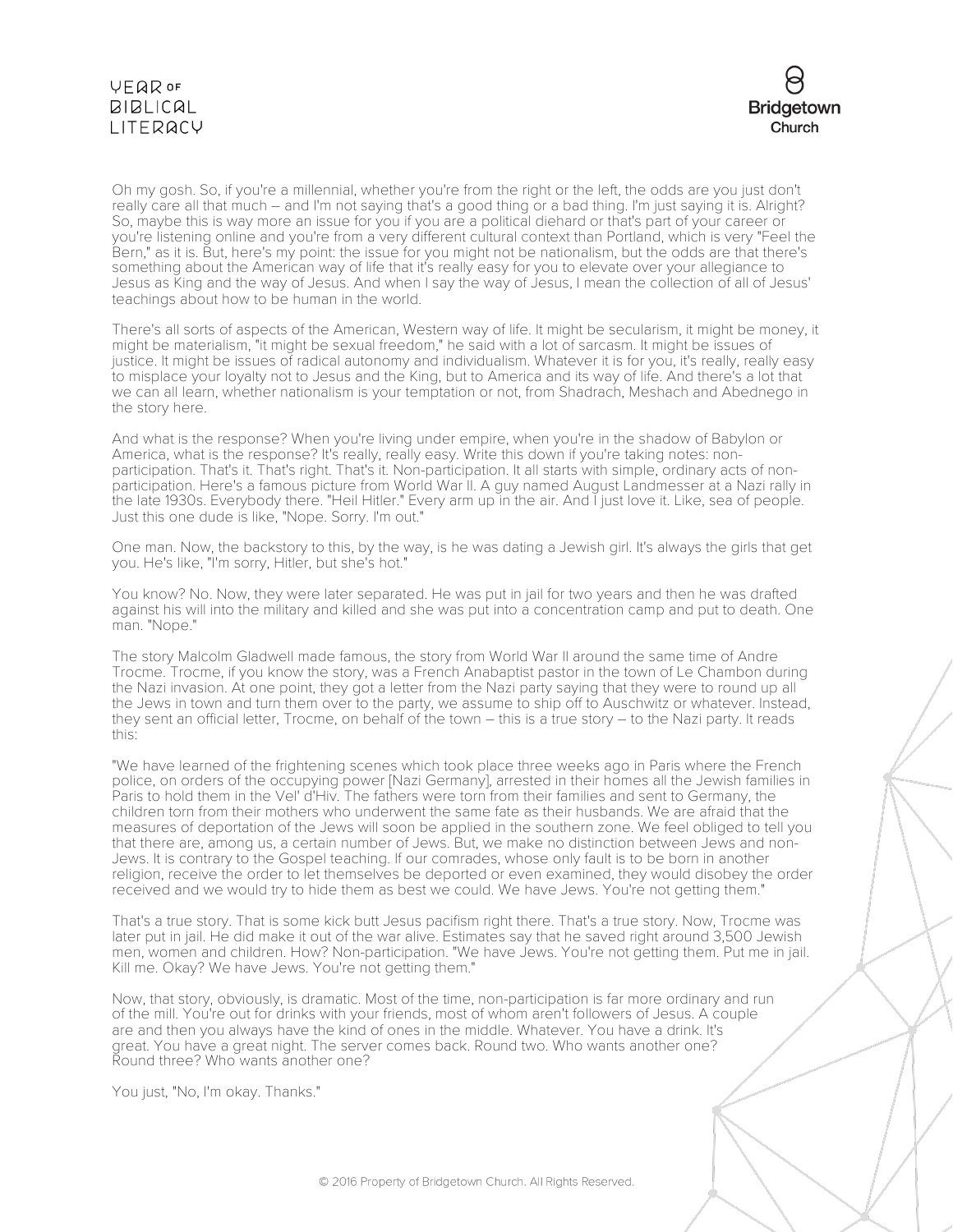

"Why not? Don't you want a second drink?"

"Oh, no. I never have more than one at a time. I'm good. Thanks. It was a great glass, but thanks."

You're out shopping with your girlfriend or your boyfriend or whatever and there's a great jacket there. Oh, it's great. "Are you going to get it? I know you like it."

"No, I actually already have a jacket. I actually have four. And that's pretty good for an American, actually. You know, I follow Jesus and He said a lot about money and stuff and how it's actually all linked to anxiety. I'm okay."

"But it's on sale and it's so cheap."

"Well, actually it's so cheap because of globalization and I'm a follower of Jesus and I have a real heart for justice and I'm not a huge fan of the rich getting richer and the poor getting poorer. And actually, the odds are this was made by a woman in Bangladesh working 12 hours a day, 7 days a week in an unsafe, sweltering hot warehouse. And actually, the cotton that it's made from, the odds are it was picked by a 7 year-old child slave in the cotton fields of Uzbekistan. We had a lecture at my church about it. It was pretty intense. Yeah. I'm okay."

But, that was kind of a sermon blog post thing there. Maybe you're just more like, "I'm glad I know labor ethics. I don't know this brand."

Maybe that's all you say. But, the point is you're there and you're just, "No, great. Go for it. Get the jacket. Cool. I'm okay."

You're in a conversation with a classmate or a coworker about this guy you're dating or this girl you're dating and like, oh, you're in love and it's amazing. "I think he's the one," or "she's the one," or whatever. And then the inevitable question: "Are you guys sleeping together," or "are you guys living together? I mean, it's Portland. Rent here is expensive. Dang Californians."

Whatever. You are a Californian. But, "Are you guys living together?"

"No, we're not, actually."

"Why not?"

"Well, we're not actually sleeping together."

"Are you kidding me? Why not?"

"Well, we're followers of Jesus and we believe that we're created in the image of God and every man and every woman has value and dignity and self worth and we actually have a really crazy high view of sexuality and marriage and we believe that God created it, He thought it up and He knows way better than Beyoncé does how it actually is set up to flourish and thrive. So, we're just waiting, if that's the next step, for the wedding night. We're cool. Thanks."

It's just this quiet rebellion. Not a soapbox, not a hashtag. Just a quiet rebellion against the status quo. A few months ago, I gave the commencement address for this Christian high school. It was this last minute thing. My old youth pastor from high school who played this huge role in my life called me up and said, "Hey, we lost our commencement speaker. Can you help me out? I literally need just 20 minutes. Just drive down, speak, go back home.

So, "Okay, sure."

So, I go down and I walk in and it's huge. This is the largest Christian high school in Oregon. So there's like, I don't know, at least 1,000, maybe more like 1,500 people out in the crowd. And the orchestra starts to play. You know, "Dun dun dun," whatever. And we walk in and I'm in the procession and it's like the principle and the vice principle and the dean of students, my old youth pastor and me. Okay? I'm like, "Oh, wow. This is pretty cool."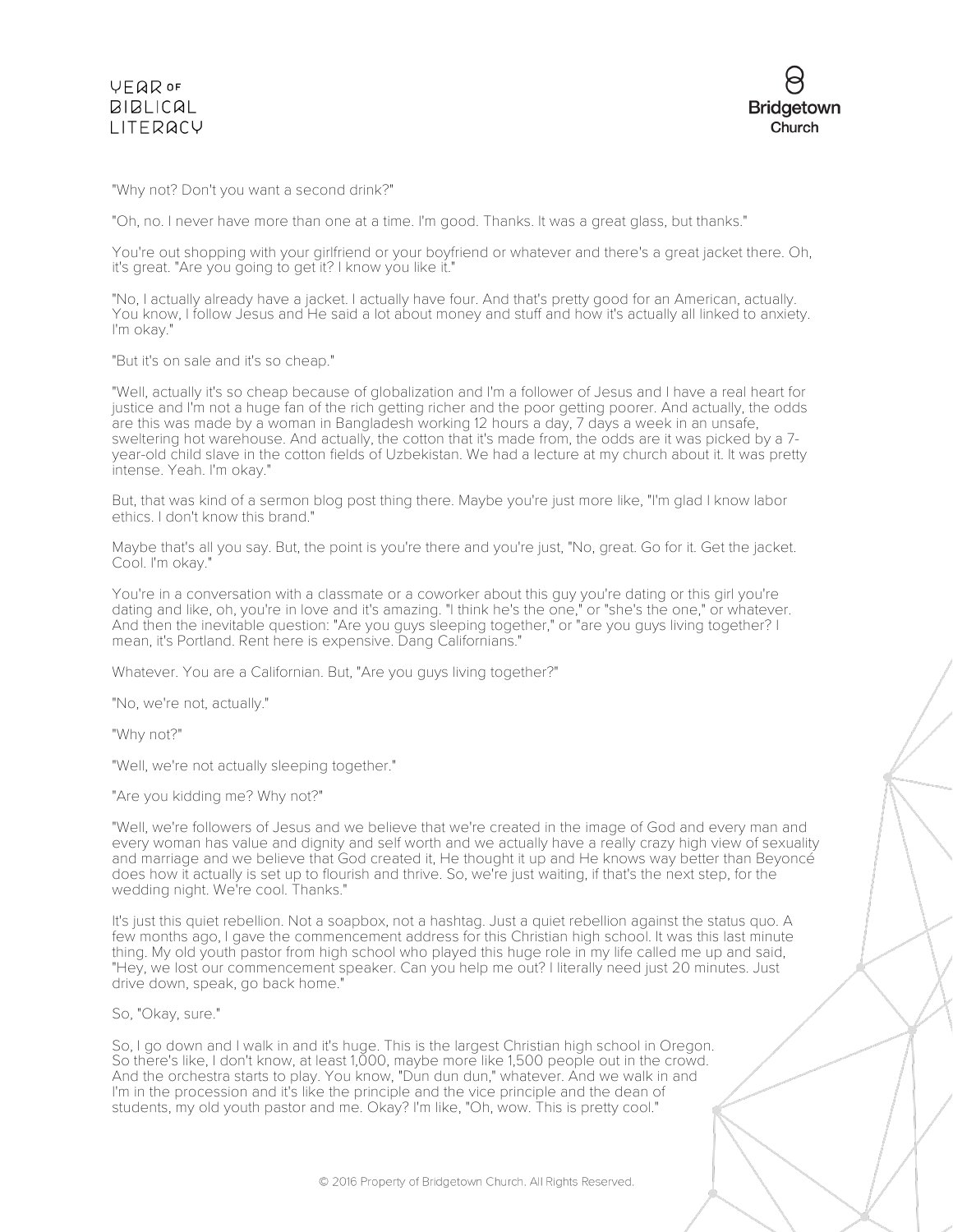So, "Commencement address. Yeah."

I walk in and we walk right up on stage and it's that thing where they have seating up on stage and there's just six seats up there for me and the key faculty or whatever. And I sit down. Now, back story to this. And I hesitate to say this just because I'm so scared to check my email this week. And please don't get mad at me over this. But, I don't say the Pledge of Allegiance. I'm not an anarchist. I'm not a Russian spy. I pay my taxes. I volunteer at the local public school. I barbecue on the Fourth of July. A veggie burger, but I barbecue. Okay?

But, I don't personally feel comfortable giving me allegiance to the United States of America. I pay my taxes, pray for my president whether I like or dislike, agree or disagree. Absolutely. But, I volunteer, work for the healing renewal of my city, but I don't personally feel comfortable saying "I pledge allegiance" in particular because of some of my deep convictions around military violence and if the draft were to ever happen I would be more than willing to die for my country. But, I would not be willing to kill for it. So, for a number of reasons, I don't say it. It's not like a soapbox. I don't think it's wrong if you say it. I let my kids decide if they want to. Whatever. But, I don't say it.

So, backstory. I walk up on stage. I sit down. Now think conservative Christian high school. This is not "Feel the Bern." Okay? This is something else. I sit down. The first thing. No, "Hi," no opening prayer. "All rise for the Pledge of Allegiance."

We all stand up. Guess where the flag is. It is right next to me. Literally an arms length away. And I'm like, "Oh, crap." I'm like, I'm supposed to stand up and give the take over the world for Jesus speech or whatever and I turn and there's 1,500 eyes all on the flag 2 feet away from me. And I'm thinking, "What the heck?" This is split-second. I have to make a decision. In that moment, the overwhelming pressure on me to, "Dude, just put your hand over your heart. Speak in tongues at a whisper. Just do it. Okay? Just do it."

Or, "Just let it slide this once. Just say the pledge. Suck it up for mom and dad and uncle Bob. Okay? Just say it."

But, in that moment, I just could not. I'm like, "No. I have a conviction. I have a conviction. No."

So, I just smiled. Really, really. I don't think I will ever get invited back. Now, I tell you that story at the risk of getting trouble – because I know people are really, whatever, into that – not because I think it's wrong for you to say the Pledge of Allegiance, although I do think, every single one of you, if you're a follower of Jesus, you have to think long and hard about that. I say that because every day we are faced with a battery of decisions – at times, split-second like that in the moment – where we have to choose between allegiance to Jesus and the Kingdom of God or worship of Jesus and the idolatry of America and the American way of life. And it takes a whole lot of wisdom and discernment to navigate the post-Christian world. There are grey areas like the Pledge of Allegiance. That's not a great example. But, there are other times when it is crystal clear the only right thing to do as a disciple of Jesus of Nazareth is non-participation.

"Yeah, I'm sorry, but I won't lie to make the sale. I'm fired? Okay. I'm sorry, but I won't sleep with you. I'm sorry, I know that's legal now, but not me. I'm out."

But, two things you need to know about non-participation by way of warning. One is it will upset people. Why? Because no matter how quiet and kind and gracious you are, non-participation carries with it a critique of the status quo and, hopefully, a vision of a better way of life. To say, "No. I'm sorry, but no," is, by default to say, "Because I think that's wrong." Which is why non-participation, no matter how nice you are, makes people defensive and angry and insecure and hostile to you. I mean, silly, stupid example: if you're a vegetarian or a vegan, no matter how chill you are about it or nice about – Paul's laughing or whatever – the second that a meat eater finds out that you're a vegetarian, they just start to mercilessly mock you. It's just insane. It's like, "Yes, your muscles are big. But, you are a jerk."

You know? Like, why is it? You're like, "I'm just eating plants. What's the big deal?"

But, there is some kind of an upset to the status quo. That's a dumb example. On a serious note, why were Anabaptists like Andre Trocme and the Huguenots in France, like the Plymouth brethren who came over on the Mayflower, the first settlers in America,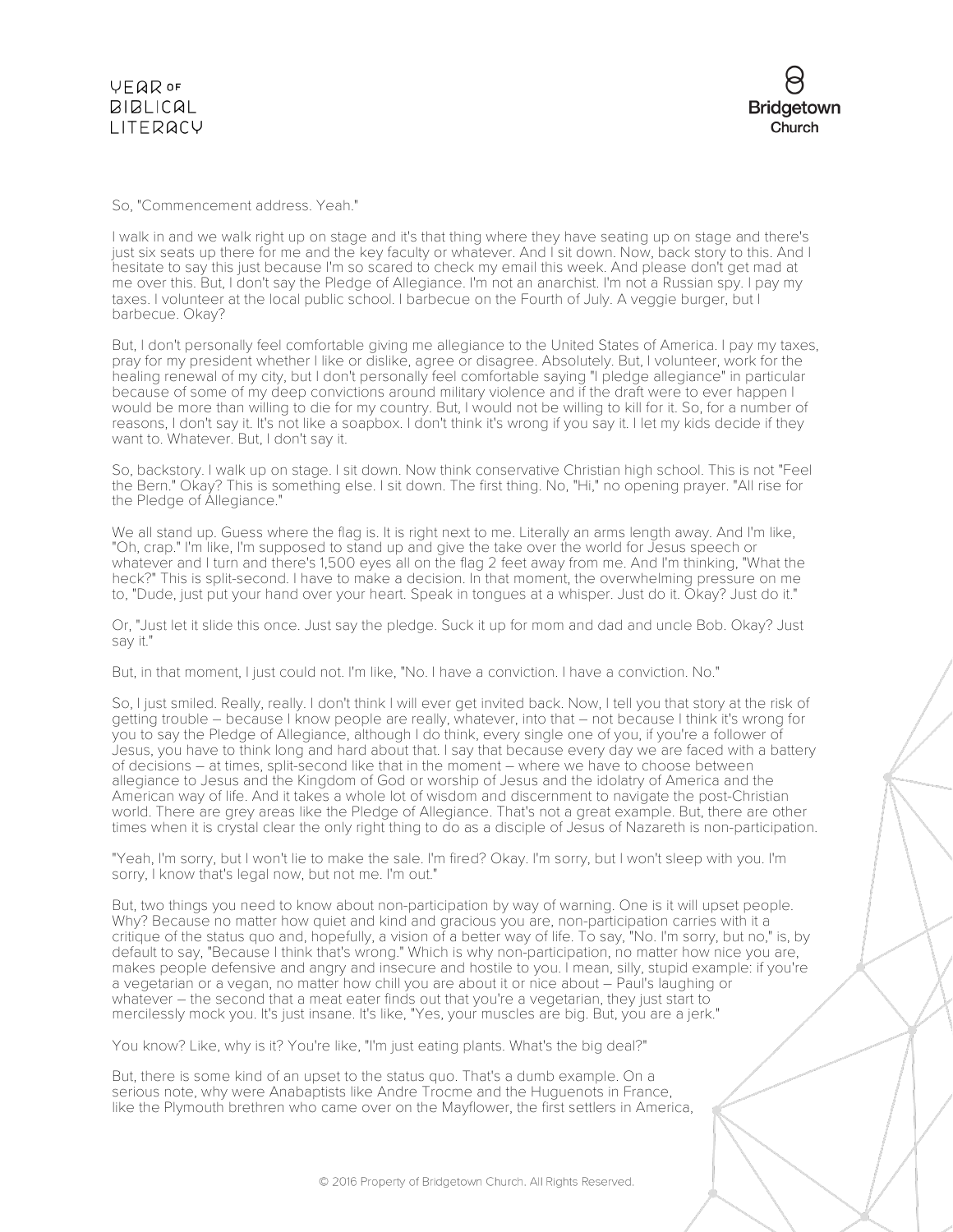

why were they persecuted to death? Why were they killed? They were non-violent. Why do you kill pacifists if you're in a "Christian" nation, which is a myth? But, like England or France or whatever? Why? Because the Plymouth brethren said, "We will not kill for England."

The Huguenot said, "We will not kill for France. Those are our brothers and sisters in Jesus. We will not kill them. And even if they were not our brothers and sisters in Jesus, Jesus said, 'Love your enemy.' We will not go to war."

They were non-violent. Why were they killed? Because that is a threat to the status quo. In particular, if you live in a culture where religion, in the name of Jesus, is coopted to support the empire. Non-violent, quiet, peaceful people. "Let's escape to America and set up our own to worship in freedom."

Why were they persecuted? Because non-participation is a threat. So, first, know that if you do this it will upset some people. Secondly, know that it will cost you. It might cost you a sale or a promotion or even your job. It might cost you a friendship. It might cost you, in the not too distant future, a night or two in jail depending where our legal system goes in the supreme court and all of that which is up in the air right now. Thankfully, unlike Shadrach, Meshach and Abednego, we're not under pain of death. We don't have to worry about that. But, millions of our brothers and sisters in Jesus across the world are, and they aren't always saved out of the fire.

Every day, we think around 270 followers of Jesus are put to death for faith. From 2000-2010, most scholars estimate that one million followers of Jesus were put to death, mostly in the Middle East and throughout the Muslim world, for faith in Jesus. More than any other time in Church history. Now, thankfully, here in the U.S., we do not face persecution. Don't say that we don't. We face more like a soft discrimination. An emotional and social pressure to just bow down. Put your knee on the floor and get on with it. The most that non-participation will cost most of us is a little teasing or a socially awkward moment.

But, Jesus said this: "A servant is not greater than his master. If they persecuted me, they will persecute you also."

Paul said, "Everyone who wants to live a godly life in Christ Jesus will be persecuted."

That's like a promise. We don't put that in the knit, grandma frame thing in the bathroom. "Promise of God: You want to live like a follower of Jesus? You will be persecuted."

Now, if you're not feeling that tension, that begs the question: are you living a godly life in Christ Jesus? Now, to end: there are times – I just want to say one last thing – when non-participation isn't enough. When, as followers of Jesus, we have to take it up a notch from non-participation to resistance. In particular, when it comes to issues of justice and oppression. A great example, in my opinion right now, is the racial tension in our country. It is not enough to just not be racist. As the people of God, and especially if you're white, but no matter the color of your skin, you bear a responsibility to stand with the black community in a creative, prophetic, non-violent resistance until the tyranny is over.

Next week, my mentor and our favorite South African, Chris Wienand, will be here to teach on resistance, tell stories about living under and marching against Apartheid 20 years ago. It should be amazing. So, we'll talk about that. For tonight, here's my last thought: don't underestimate the power or the influence that nonparticipation can have on the people around you and even on culture at large. That's right.

Look at the end of the story and we're done. Chapter 4. The story's actually not over.

Daniel 4:1: "King Nebuchadnezzar, To the nations and peoples of every language, who live in all the earth: May you prosper greatly! It is my pleasure to tell you about the miraculous signs and wonders that the Most High God has performed for me.

#### "How great are his signs, how might his wonders! His kingdom is an eternal kingdom; his dominion endures from generation to generation."

This letter went out from the most powerful man in the world to the entire empire, the entire known world, all because three men had the courage, the backbone to say, "No. We will not serve your gods or bow down to your image. I'm sorry. No."